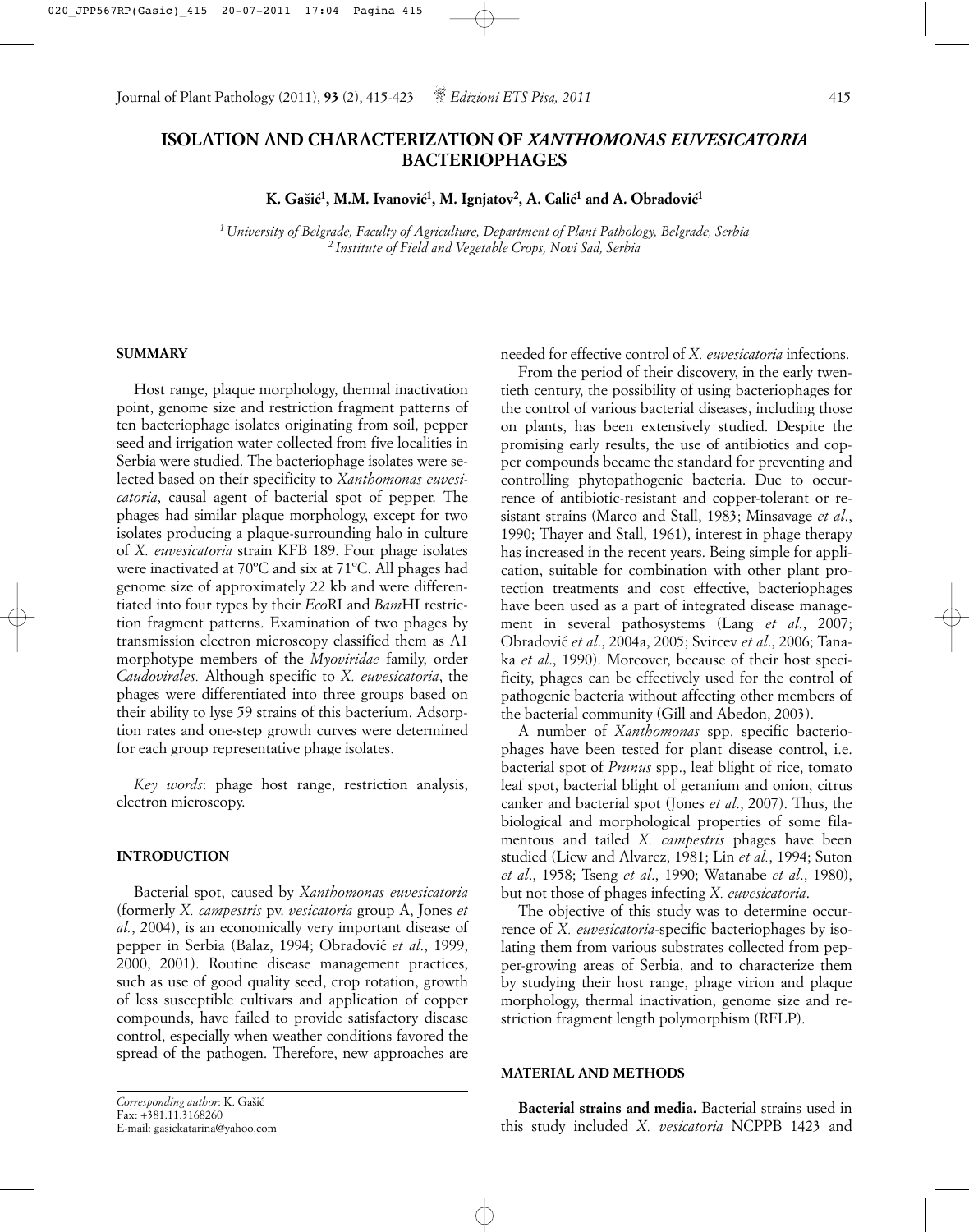KFB 29 (Obradovic´ *et al*., 2004b), *X. perforans* NCPPB 4321 and 91-118 RIF (Tudor-Nelson *et al.*, 2003) and *X. gardneri* NCPPB 881 and ATCC 19865. These strains were used to test phage host range within pepper and tomato-associated xanthomonads. A further group of strains of *X. euvesicatoria* isolated from diseased pepper plants originating from 26 locations in Serbia during 1996, 1997 and 2008 (Ignjatov *et al*., 2010; Obradovic´ *et al*., 2004b) was used for testing phage specificity for the strains of *X. euvesicatoria* population present in Serbia. All strains were routinely maintained in nutrient broth (NB) supplemented with 30% glycerol at -80°C. During the experiments bacterial strains were subcultured on nutrient agar plates (NA) incubated at 27°C. For bacteriophage detection and propagation either semisolid nutrient agar yeast extract medium, NYA, (0.8% Nutrient Broth, 0.6% Bacto Agar and 0.2% Yeast Extract) or NB were used.

**Isolation and purification of phages.** Isolation of bacteriophages was attempted from the following substrates: above-ground parts (stems, leaves and fruits) of pepper plants, pepper rhizosphere soil, pepper seeds and irrigation water, collected from 15 localities in Serbia during 2005, 2007 and 2008. To increase the potential of *X. euvesicatoria-*specific phage isolation, substrate samples were subjected to incubation with target bacteria in 50 ml NB buffered with  $2.5$  g  $CaCO<sub>2</sub>$ . Flasks with medium were inoculated with 5 ml water-suspension of either *X. euvesicatoria* strain KFB 1 or KFB 13 (108 CFU ml<sup>-1</sup>, OD<sub>600</sub> = 0.3) from a 24 h NA culture. To enrich phage populations, samples of either irrigation water (50 ml), plant tissue (5 g) or soil (10 g) were added to bacterial liquid cultures and incubated on a rotary shaker for 24 h at 27°C. Aliquots (1 ml) of the enrichment culture were centrifuged at 16,000 *g* for 5 min to remove cells and debris. The supernatant was treated with chloroform  $(10\% \text{ v/v})$  for 20 min and resulting suspensions were stored in microfuge tubes at 4°C.

All suspensions were tested for the presence of virulent phages by screening for lysis of the target bacterium previously used for the enrichment. A 100 µl of bacterial suspension  $(10^8 \text{ CFU ml-1})$  in sterile tap water from a 24-h-old NA culture, was pipetted in the center of a sterile Petri dish (90 mm in diameter). At the same time, NYA medium was autoclaved, cooled to 48°C in a water-bath then poured into plates (16 ml/plate) and mixed with bacterial suspension by swirling motion (pour-plate procedure). When the medium solidified, duplicate plates were spot-inoculated by pipetting 10 µl of the testing phage suspensions onto the medium surface, and positive reactions were scored as either clear or turbid plaques or zones of confluent lysis within the inoculated area after 24-48 h incubation.

Phage purification was done by three subsequent single plaque isolation steps. From the plaques in the isola-

tion plates, phages were transferred by stabbing the particular plaque with a sterile tooth pick and dipping the tip into 100 µl of sterile tap water in a microfuge tube. Two 10-fold dilutions of this suspension were prepared and 100 µl of each was pipette-mixed with 100 µl of the host bacterium suspension at the bottom of the Petri dish, followed by pour-plate procedure. The inoculated media were incubated at 27°C for 24 h. After a third purification step, phages were extracted by adding 5 ml of sterile tap water onto the plate, crushing the medium, and centrifuging at 8,000 *g* for 20 min. The supernatant was transferred to a microfuge tube, treated with chloroform (10% v/v) for 20 min and these purified phage suspensions were stored at 4°C for further testing.

Phage titer was determined by plating 100 µl of 10 fold dilutions of purified phage suspensions and 100 µl of the bacterial suspension in NYA medium as described above. After 24 h incubation, phage concentration was estimated according to the formula for bacterial enumeration (Klement *et al.*, 1990) and was expressed as "plaque forming units per ml" (PFU ml<sup>-1</sup>).

**Optimal multiplicity of infection.** Multiplicity of infection (MOI) is defined as the ratio between virus particles and host cells (Birge, 2000). To determine optimal MOI, *X. euvesicatoria* strain KFB 189 was grown in NB at 27°C until it reached approximately 108 CFU ml-1  $(OD<sub>600</sub> = 0.3)$ . Bacterial concentration was also checked by counting CFUs obtained by dilution plating on NA medium (Klement *et al.*, 1990). These early log phase cells were infected with  $K\Phi$  1 phage at four different ratios (approx. 0.01, 0.1, 1, and 10 PFU/CFU). After 18 h incubation on a rotary shaker at 150 rpm at 27°C, cultures were chloroform treated  $(10\% \text{ v/v})$  and assayed to determine phage titer. Assays were performed in triplicate. MOI resulting in highest phage titer within 18 h incubation was considered as an optimal MOI and used in subsequent phage propagation.

**Propagation and preservation of phages.** Propagation of phage isolates was done by infecting actively

**Table 1.** List of *X. euvesicatoria* specific bacteriophages isolated in Serbia and studied in this paper.

| Phage isolate | Source           | Locality   | Year of isolation |  |  |
|---------------|------------------|------------|-------------------|--|--|
| $K\Phi$ 1     | Soil             | Druzetic   | 2005              |  |  |
| $K\Phi$ 2     | Pepper seed      | Medveda    | 2007              |  |  |
| $K\Phi$ 3     | Soil             | Medveda    | 2007              |  |  |
| $K\Phi$ 4     | Irrigation water | Medveda    | 2007              |  |  |
| $K\Phi$ 5     | Soil             | Brus       | 2007              |  |  |
| $K\Phi$ 6     | Pepper seed      | Medveda    | 2007              |  |  |
| $K\Phi$ 7     | Soil             | Medveda    | 2007              |  |  |
| $K\Phi$ 8     | Soil             | Brus       | 2007              |  |  |
| $K\Phi$ 9     | Soil             | Despotovo  | 2008              |  |  |
| $K\Phi$ 15    | Soil             | Tovarisevo | 2008              |  |  |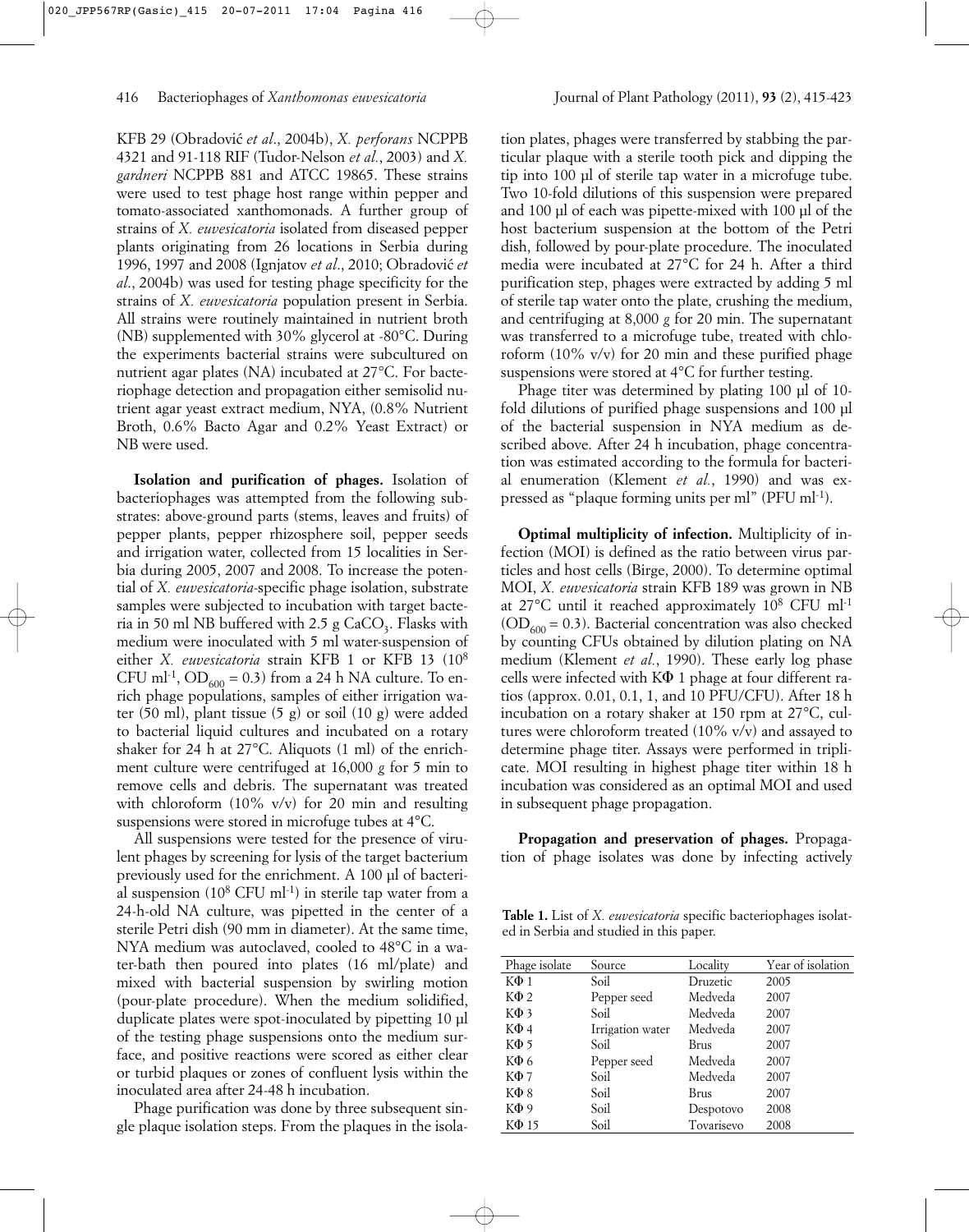growing culture (*ca.* 108 CFU ml-1) of *X. euvesicatoria* strain KFB 189 in NB medium at MOI of 0.1. After 24 h incubation on a rotary shaker at 150 rpm and 27°C, the culture was chloroform treated (10% v/v) and stored at 4°C. For long-term storage, 100 µl of high titer phage suspension and 100 µl of bacterial suspension were pipette-mixed and left 5 min to facilitate phage adsorption followed by transfer to 30% glycerol NB and storing at -80°C.

**Host range analysis.** Host range of the phage isolates was determined by studying their lytic activity in cultures of pepper- and tomato-associated xanthomonads (*X. euvesicatoria*, *X. vesicatoria*, *X. perforans* and *X. gardneri*) (Table 2). Further variation of specificity was checked by infecting 59 strains of *X. euvesicatoria* isolated from pepper in Serbia. Bacterial lawn was prepared by suspending 24-h-old bacteria in sterile tap water (108  $CFU$  ml<sup>-1</sup>) followed by pipetting 100  $\mu$ l of this suspension at the bottom of an empty Petri dish subjected to the pour-plate procedure. When the medium solidified, 4 µl of each phage suspension was spotted in a particular order onto its surface. Plates were kept in a laminar flow hood for 30 min allowing phage suspension drops to diffuse into the medium and incubated at 27°C for 24-48 h. Phage activity was scored on the basis of plaque formation indicating host cell lysis. The plaques were categorized as clear or turbid. The experiment was performed in triplicate.

**Thermal inactivation.** Heat stability of phage isolates was studied by exposing 1 ml of phage suspension in sterile tap water  $(10^7 \text{ PFU ml-1})$  to temperatures from 35 to 75°C at 5°C interval in a water bath. To determine the thermal inactivation point more accurately the experiment was further repeated three times at 1°C interval for temperatures ranging from 65 to 75°C. After 10 min incubation, the phage suspensions in glass tubes were rapidly chilled in crushed ice before being assayed by spotting 5 µl on *X. euvesicatoria* lawn (KFB 189). Formation of plaques, as a sign of phage activity, was recorded after 24 h incubation at 27°C.

**Phage adsorption.** To determine the number of phage particles adsorbed to host cells within a particular period, an adsorption experiment was carried out as described by Ellis and Delbrück (1939). Three phage isolates,  $K\Phi$  1,  $K\Phi$  8 and  $K\Phi$  15 differing in specificity to *X. euvesicatoria* strains, were used for adsorption and one-step growth kinetics study. One milliliter of actively growing *X. euvesicatoria* strain KFB 189 (108 CFU ml-1) in NB was infected by phage suspension to reach MOI of 0.1, and incubated at 27°C. At predetermined intervals (1, 3, 5, 10 and 20 min) mixtures were centrifuged at 10,000 *g* for 5 min to sediment the phage-adsorbed bacteria. Titers of unadsorbed free phages in the supernatant were determined as described above (see "Isolation and purification of phages"), and the results were expressed as percentages of the initial phage counts. The experiment was repeated three times.

**One-step growth.** Phage life cycle was studied by a one-step growth procedure and the number of particles liberated from one cell was expressed as "burst size". A modification of the protocols of Ellis and Delbrück (1939) and Carlson (2005) was used. One milliliter of exponential-growth-phase culture of *X. euvesicatoria* (KFB 189) in NB  $(10^8 \text{ CFU ml}^{-1})$  and phage suspension were mixed at MOI of 0.1. The mixture was incubated at 27°C for 5 min to allow phage adsorption. Immediately thereafter, the mixture was diluted to 10-4 obtaining in total 20 ml of NB in 50 ml Erlenmeyer flasks. The mixture dilution minimizes the chance of unadsorbed or released phages to infect new bacterial cells and therefore increase in phage concentration represented the number of newly multiplied phage particles. Diluted mixture was incubated at 27°C in a water bath and 100 µl samples were subsequently taken at 10 min intervals. Phage titers were monitored on NYA plates, as described above. The experiment was performed three times. Latent period was defined as the time interval between the adsorption (not including 5 min pre-incubation) and the beginning of the first burst indicated by the initial rise in phage titer (Adams, 1959; Ellis and Delbrück, 1939). Burst size was calculated as the ratio between the final count of liberated phage particles and the initial count of infected bacterial cells during the latent period (Adams, 1959).

**DNA extraction.** Bacteriophage DNA was extracted according to Balogh (2006). Purified phage suspensions  $(1.5 \text{ ml}, 10^{10} \text{ PFU ml-1})$  in SM buffer  $[0.05 \text{ M}$  Tris-HCl pH 7.5, 0.1 M NaCl, 10 mM  $MgSO<sub>4</sub>$  and 1% (w/v) gelatin] were treated with 12.3 µl/sample of DNase I (1 unit/µl) and 90 µg/sample of RNase A (10 µg/µl) (MBI Fermentas, Lithuania) for 30 min at 37ºC. Subsequently, samples were divided into 500 µl subsamples, and mixed with 375 µl of a phenol-chloroform-isoamyl alcohol mixture (25:24:1). After centrifugation for 5 min at 10,000 *g*, the top aqueous layer was transferred into a new microfuge tube. The sample volume was brought up to 500 µl with sterile deionized (DI) water and subjected to phenol-chloroform-isoamyl alcohol extraction two more times. Afterwards, sterilized DI water was added to the sample to bring the volume to 500 µl. The solution was treated with 250 µl of chloroform-isoamyl alcohol (24:1), vortexed and centrifuged for 5 min at 10,000 *g*. The top aqueous phase containing DNA was saved and transferred to a new microtube. The DNA was precipitated by adding 40 µl sodium acetate  $(3 \text{ M},$ pH 5.2) and 800 µl cold (-4°C) 95% ethanol, vortexed and incubated for 30 min at -80°C. The sample was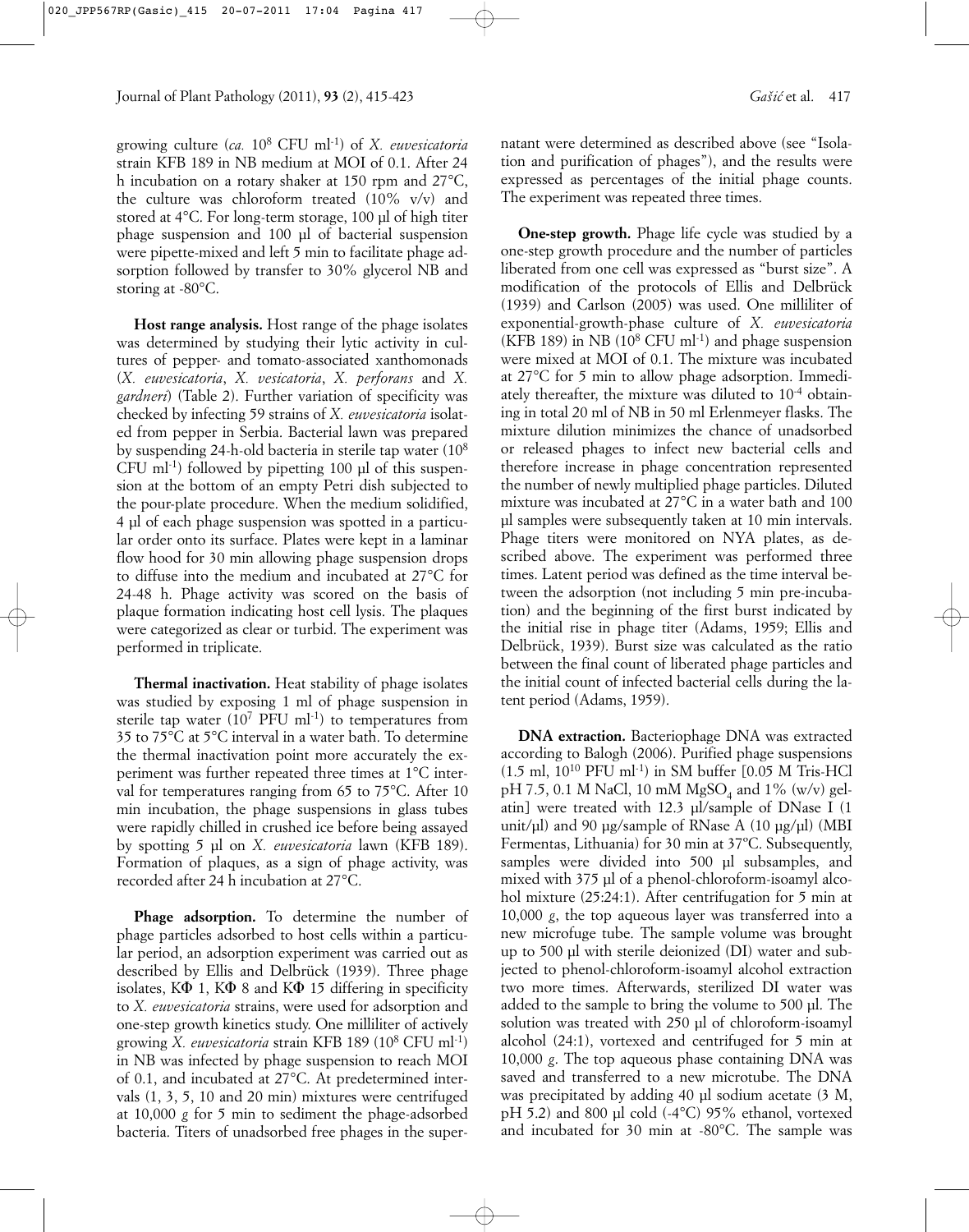| Table 2. Bacteriphage specificity to xanthomonads associated with pepper and tomato. |  |  |  |
|--------------------------------------------------------------------------------------|--|--|--|
|--------------------------------------------------------------------------------------|--|--|--|

| Bacterial       | Xanthomonas sp.  | Locality of       |                          | Bacteriophage isolate    |                          |                          |                          |                          |                          |                          |                          |                          |
|-----------------|------------------|-------------------|--------------------------|--------------------------|--------------------------|--------------------------|--------------------------|--------------------------|--------------------------|--------------------------|--------------------------|--------------------------|
| strain          |                  | isolation         | $K\Phi$ 1                | $K\Phi 2$                | КФЗ                      | $K\Phi$ 4                | <b>ΚΦ5</b>               | КФ 6                     | $K\Phi$ 7                | $K\Phi$ 8                | КФ9                      | КФ 15                    |
| <b>KFB 29</b>   | X. vesicatoria   | Lozovik           | $\overline{\phantom{0}}$ |                          | $\overline{\phantom{0}}$ | $\overline{a}$           | -                        | $\overline{\phantom{0}}$ | $\overline{\phantom{0}}$ | $\overline{ }$           | $\overline{\phantom{0}}$ | $\overline{\phantom{0}}$ |
| <b>KFB 0108</b> | X. vesicatoria   | <b>NCPPB 1423</b> | $\frac{1}{2}$            | $\overline{\phantom{0}}$ | $\overline{\phantom{a}}$ | $\overline{\phantom{0}}$ | $\overline{\phantom{0}}$ |                          | $\overline{\phantom{0}}$ | $\overline{\phantom{0}}$ | $\overline{\phantom{a}}$ | Ξ                        |
| <b>KFB 061</b>  | X. perforans     | 91-118 RIF        | $\overline{\phantom{0}}$ |                          | ÷                        | ÷                        | -                        |                          | $\overline{\phantom{0}}$ |                          |                          |                          |
| <b>KFB 0109</b> | X. perforans     | <b>NCPPB 4321</b> | $\overline{\phantom{a}}$ |                          | -                        |                          | -                        |                          | -                        |                          |                          |                          |
| <b>KFB 0111</b> | X. gardneri      | NCPPB 881         | $\frac{1}{2}$            | -                        | ÷                        | $\overline{\phantom{a}}$ | -                        | $\overline{\phantom{0}}$ | -                        | -                        | $\overline{\phantom{a}}$ |                          |
| <b>KFB 0116</b> | X. gardneri      | <b>ATCC 19865</b> | $\overline{a}$           |                          |                          |                          | -                        |                          |                          |                          |                          |                          |
| <b>RKFB 112</b> | X. euvesicatoria | Horgoš            | $^{+}$                   | $^{+}$                   | $+$                      | $^{+}$                   | $^{+}$                   | $^{+}$                   | $^{+}$                   | $^{+}$                   | $^{+}$                   | $^{+}$                   |
| <b>RKFB 113</b> | X. euvesicatoria | Horgoš            | $^{+}$                   | $^{+}$                   | $+$                      | $^{+}$                   | $^{+}$                   | $^{+}$                   | $^{+}$                   | $^{+}$                   | $^{+}$                   | $+$                      |
| <b>RKFB 114</b> |                  |                   | $^{+}$                   | $^{+}$                   | $+$                      | $^{+}$                   | $\pm$                    | $^{+}$                   | $^{+}$                   | $+$                      | $^{+}$                   | $^{+}$                   |
|                 | X. euvesicatoria | Horgoš            |                          |                          |                          | $^{+}$                   |                          |                          |                          |                          |                          |                          |
| <b>RKFB 115</b> | X. euvesicatoria | Horgoš            | $^{+}$                   | $+$                      | $^{+}$                   |                          | $^{+}$                   | $^{+}$                   | $^{+}$                   | $^{+}$                   | $^{+}$                   | $^{+}$                   |
| <b>RKFB 116</b> | X. euvesicatoria | Horgoš            | $+$                      | $+$                      | $+$                      | $^{+}$                   | $^{+}$                   | $+$                      | $^{+}$                   | $+$                      | $^{+}$                   | $^{+}$                   |
| <b>RKFB 164</b> | X. euvesicatoria | Kula              | $^{(+)}$                 | $^{(+)}$                 | $^{(+)}$                 | $^{(+)}$                 | $^{(+)}$                 | $^{(+)}$                 | $^{+}$                   | $^{+}$                   | $^{+}$                   |                          |
| <b>RKFB 165</b> | X. euvesicatoria | Topola            | $^{(+)}$                 | $^{(+)}$                 | $^{(+)}$                 | $^{(+)}$                 | $^{(+)}$                 | $^{(+)}$                 | $^{+}$                   | $^{+}$                   | $^{+}$                   |                          |
| <b>RKFB 167</b> | X. euvesicatoria | Kula              | $^{+}$                   | $^{+}$                   | $^{+}$                   | $^{+}$                   | $+$                      | $^{+}$                   | $^{+}$                   | $^{+}$                   | $^{+}$                   | $+$                      |
| <b>RKFB 189</b> | X. euvesicatoria | Kula              | $^{+}$                   | $+$                      | $+$                      | $+$                      | $^{+}$                   | $^{+}$                   | $^{+}$                   | $^{+}$                   | $^{+}$                   | $^{+}$                   |
| <b>RKFB 191</b> | X. euvesicatoria | Despotovo         | $^{(+)}$                 | $^{(+)}$                 | $^{(+)}$                 | $^{(+)}$                 | $^{(+)}$                 | $^{(+)}$                 | $^{+}$                   | $^{+}$                   | $^{+}$                   | $\equiv$                 |
| <b>RKFB 192</b> | X. euvesicatoria | Despotovo         | $^{(+)}$                 | $^{(+)}$                 | $^{(+)}$                 | $^{(+)}$                 | $^{(+)}$                 | $^{(+)}$                 | $^{+}$                   | $^{+}$                   | $^{+}$                   |                          |
| <b>RKFB 198</b> | X. euvesicatoria | Despotovo         | $^{+}$                   | $^{+}$                   | $+$                      | $^{+}$                   | $^{+}$                   | $^{+}$                   | $^{+}$                   | $^{+}$                   | $^{+}$                   | $^{+}$                   |
| <b>RKFB 202</b> | X. euvesicatoria | Horgoš            | $^{+}$                   | $^{+}$                   | $^{+}$                   | $^{+}$                   | $^{+}$                   | $^{+}$                   | $^{+}$                   | $^{+}$                   | $^{+}$                   | $^{+}$                   |
| <b>RKFB 203</b> | X. euvesicatoria | Horgoš            | $^{+}$                   | $^{+}$                   | $^{+}$                   | $^{+}$                   | $^{+}$                   | $^{+}$                   | $^{+}$                   | $^{+}$                   | $^{+}$                   | $^{+}$                   |
| <b>RKFB 204</b> | X. euvesicatoria | Horgoš            | $^{+}$                   | $^{+}$                   | $^{+}$                   | $^{+}$                   | $^{+}$                   | $^{+}$                   | $^{+}$                   | $^{+}$                   | $^{+}$                   | $^{+}$                   |
| <b>RKFB 205</b> | X. euvesicatoria | Horgoš            | $^{+}$                   | $^{+}$                   | $^{+}$                   | $^{+}$                   | $^{+}$                   | $^{+}$                   | $^{+}$                   | $^{+}$                   | $^{+}$                   | $^{+}$                   |
| <b>RKFB 208</b> | X. euvesicatoria | Smederevo         | $^{(+)}$                 | $^{(+)}$                 | $^{(+)}$                 | $^{(+)}$                 | $^{(+)}$                 | $^{(+)}$                 | $^{+}$                   | $^{+}$                   | $^{+}$                   |                          |
| <b>RKFB 212</b> | X. euvesicatoria | Smederevo         | $+$                      | $^{+}$                   | $^{+}$                   | $^+$                     | $^{+}$                   | $^+$                     | $^{+}$                   | $^{+}$                   | $^{+}$                   | $^{+}$                   |
| <b>RKFB 213</b> |                  |                   | $^{+}$                   | $+$                      | $+$                      | $^{+}$                   | $^{+}$                   | $^{+}$                   | $^{+}$                   | $^{+}$                   | $^{+}$                   | $^{+}$                   |
|                 | X. euvesicatoria | Smederevo         |                          |                          |                          |                          |                          |                          |                          |                          |                          |                          |
| <b>RKFB 216</b> | X. euvesicatoria | Bačka Palanka +   |                          | $^{+}$                   | $^{+}$                   | $^{+}$                   | $^{+}$                   | $^{+}$                   | $^{+}$                   | $^{+}$                   | $\ddot{}$                | $^{+}$                   |
| <b>RKFB 217</b> | X. euvesicatoria | Bačka Palanka +   |                          | $+$                      | $+$                      | $+$                      | $^{+}$                   | $+$                      | $^{+}$                   | $^{+}$                   | $^{+}$                   | $^{+}$                   |
| <b>RKFB 218</b> | X. euvesicatoria | Tovariševo        | $^{(+)}$                 | $^{(+)}$                 | $^{(+)}$                 | $^{(+)}$                 | $^{(+)}$                 | $^{(+)}$                 | $^{+}$                   | $^{+}$                   | $^{+}$                   | -                        |
| <b>RKFB 220</b> | X. euvesicatoria | Bašaid            | $^{+}$                   | $+$                      | $^{+}$                   | ÷                        | $^{+}$                   | $^{+}$                   | $^{+}$                   | $^{+}$                   | $^{+}$                   | $^{+}$                   |
| <b>RKFB 221</b> | X. euvesicatoria | Bašaid            | $^{+}$                   | $+$                      | $^{+}$                   | $^{+}$                   | $^{+}$                   | $^{+}$                   | $^{+}$                   | $^{+}$                   | $^{+}$                   | $^{+}$                   |
| <b>RKFB 223</b> | X. euvesicatoria | Senta             | $^{+}$                   | $^{+}$                   | $^{+}$                   | $^{+}$                   | $^{+}$                   | $^{+}$                   | $^{+}$                   | $^{+}$                   | $^{+}$                   | $^{+}$                   |
| <b>RKFB 224</b> | X. euvesicatoria | Senta             | $^{+}$                   | $+$                      | $^{+}$                   | $^{+}$                   | $^{+}$                   | $^{+}$                   | $^{+}$                   | $^{+}$                   | $^{+}$                   | $^{+}$                   |
| <b>RKFB 227</b> | X. euvesicatoria | Kikinda           | $^{(+)}$                 | $^{(+)}$                 | $^{(+)}$                 | $^{(+)}$                 | $^{(+)}$                 | $^{(+)}$                 | $^{+}$                   | $^{+}$                   | $^{+}$                   |                          |
| <b>RKFB 228</b> | X. euvesicatoria | Kikinda           | $^{(+)}$                 | $^{(+)}$                 | $^{(+)}$                 | $^{(+)}$                 | $^{(+)}$                 | $^{(+)}$                 | $^{+}$                   | $^{+}$                   | $^{+}$                   |                          |
| <b>RKFB 231</b> | X. euvesicatoria | Novi Kneževac+    |                          | $^{+}$                   | $+$                      | $^{+}$                   | $+$                      | $^{+}$                   | $+$                      | $+$                      | $^{+}$                   | $^{+}$                   |
| <b>RKFB 235</b> | X. euvesicatoria | Novi Kneževac (+) |                          | $^{(+)}$                 | $^{(+)}$                 | $^{(+)}$                 | $(+)$                    | $^{(+)}$                 | $^{+}$                   | $^{+}$                   | $^{+}$                   |                          |
| <b>RKFB 236</b> | X. euvesicatoria | Novi Kneževac (+) |                          | $^{(+)}$                 | $^{(+)}$                 | $^{(+)}$                 | $^{(+)}$                 | $^{(+)}$                 | $+$                      | $^{+}$                   | $^{+}$                   | $\overline{\phantom{0}}$ |
| <b>RKFB 239</b> | X. euvesicatoria | Gospodinci        | $^{+}$                   | $^{+}$                   | $^+$                     | $^+$                     | $^{+}$                   | $^{+}$                   | $^{+}$                   | $^{+}$                   | $^{+}$                   | $^{+}$                   |
| <b>RKFB 240</b> | X. euvesicatoria | Gospodinci        | $^{+}$                   | $^{+}$                   | $^{+}$                   | $^{+}$                   | $^{+}$                   | $^+$                     | $^{+}$                   | $^{+}$                   | $^{+}$                   | $^{+}$                   |
| <b>RKFB 241</b> | X. euvesicatoria | Gospodinci        | $^{+}$                   | $^{+}$                   | $^{+}$                   | $^{+}$                   | $^{+}$                   | $^{+}$                   | $^{+}$                   | $^{+}$                   | $^{+}$                   | $^{+}$                   |
| <b>RKFB 243</b> | X. euvesicatoria | Gložan            | $^{+}$                   | $+$                      | $^{+}$                   | $^{+}$                   | $^{+}$                   | $^{+}$                   | $^{+}$                   | $^{+}$                   | $^{+}$                   | $^{+}$                   |
| <b>RKFB 244</b> | X. euvesicatoria | Gložan            | $^{+}$                   | $^{+}$                   | $^{+}$                   | $^{+}$                   | $^{+}$                   | $^+$                     | $^{+}$                   | $^{+}$                   | $^{+}$                   | $^{+}$                   |
|                 |                  | Gložan            |                          |                          | $+$                      | $+$                      | $^{+}$                   |                          |                          | $^{+}$                   |                          | $^{+}$                   |
| <b>RKFB 248</b> | X. euvesicatoria |                   | $^{+}$                   | $^{+}$                   |                          |                          |                          | $\ddot{}$                | $^{+}$                   |                          | $\ddot{}$                |                          |
| <b>RKFB 249</b> | X. euvesicatoria | Gložan            | $^{+}$                   | $^{+}$                   | $+$                      | $^{+}$                   | $^{+}$                   | $^{+}$                   | $+$                      | $\ddot{}$                | $^{+}$                   | $^{+}$                   |
| <b>RKFB 251</b> | X. euvesicatoria | Pivnice           | $^{+}$                   | $+$                      | $^{+}$                   | $+$                      | $^{+}$                   | $^{+}$                   | $^{+}$                   | $^{+}$                   | $^{+}$                   | $+$                      |
| <b>RKFB 252</b> | X. euvesicatoria | Pivnice           | $^{+}$                   | $+$                      | $^{+}$                   | $^{+}$                   | $^{+}$                   | $^{+}$                   | $+$                      | $^{+}$                   | $+$                      | $^{+}$                   |
| <b>RKFB 255</b> | X. euvesicatoria | Silbaš            | $^{(+)}$                 | $^{(+)}$                 | $^{(+)}$                 | $^{(+)}$                 | $^{(+)}$                 | $^{(+)}$                 | $\pm$                    | $^{+}$                   | $^{+}$                   | $\qquad \qquad$          |
| <b>RKFB 257</b> | X. euvesicatoria | Vukovar           | $^{+}$                   | $^{+}$                   | $^{+}$                   | $^{+}$                   | $^{+}$                   | $^{+}$                   | $^{+}$                   | $^{+}$                   | $^{+}$                   | $^{+}$                   |
| <b>RKFB 261</b> | X. euvesicatoria | Ruski Krstur      | $^{+}$                   | $+$                      | $^{+}$                   | $^{+}$                   | $^{+}$                   | +                        | $^{+}$                   | $^{+}$                   | $^{+}$                   | $\pm$                    |
| <b>RKFB 262</b> | X. euvesicatoria | Ruski Krstur      | $^{+}$                   | $+$                      | $^{+}$                   | $^{+}$                   | $^{+}$                   | $^{+}$                   | $^{+}$                   | $^{+}$                   | $^{+}$                   | $^{+}$                   |
| <b>RKFB 265</b> | X. euvesicatoria | Kula              | $^{+}$                   | $^{+}$                   | $^{+}$                   | $^{+}$                   | $^{+}$                   | $^+$                     | $+$                      | $^{+}$                   | $^{+}$                   | $^{+}$                   |
| <b>RKFB 266</b> | X. euvesicatoria | Kula              | $^{+}$                   | $^{+}$                   | $+$                      | $\pm$                    | $^{+}$                   | $^+$                     | $^{+}$                   | $^{+}$                   | $^{+}$                   | $^{+}$                   |
| <b>RKFB 267</b> | X. euvesicatoria | Odžaci            | $+$                      | $+$                      | $+$                      | $+$                      | $^{+}$                   | $+$                      | $^{+}$                   | $^{+}$                   | $+$                      | $^{+}$                   |
| <b>RKFB 269</b> | X. euvesicatoria | Vrbas             | $^{(+)}$                 | $^{(+)}$                 | $^{(+)}$                 | $^{(+)}$                 | $^{(+)}$                 | $^{(+)}$                 | $^{+}$                   | $+$                      | $^{+}$                   | $\overline{\phantom{0}}$ |
| <b>RKFB 271</b> | X. euvesicatoria | Kucura            | $^{+}$                   | $^{+}$                   | $^{+}$                   | $^{+}$                   | $^{+}$                   | $^{+}$                   | $^{+}$                   | $^{+}$                   | $^{+}$                   | $^{+}$                   |
| <b>RKFB 274</b> | X. euvesicatoria | Stanišić          | $^{+}$                   | $^{+}$                   | $^{+}$                   | $\pm$                    | $\pm$                    | $^{+}$                   | $\pm$                    | $^{+}$                   | $^{+}$                   | $^{+}$                   |
| <b>RKFB 275</b> | X. euvesicatoria | Stanišić          | $^{+}$                   | $^{+}$                   | $^{+}$                   | $^{+}$                   | $^{+}$                   | $^{+}$                   | $^{+}$                   | $^{+}$                   | $^{+}$                   | $^{+}$                   |
| <b>RKFB 276</b> | X. euvesicatoria | Lalić             | $+$                      | $+$                      | $^{+}$                   | $^{+}$                   | $^{+}$                   | $\pm$                    | $^{+}$                   | $^{+}$                   | $^{+}$                   | $+$                      |
|                 |                  |                   | $^{+}$                   | $^{+}$                   | $^{+}$                   | $^{+}$                   | $^{+}$                   | $^{+}$                   | $+$                      | $^{+}$                   | $^{+}$                   | $^{+}$                   |
| <b>RKFB 279</b> | X. euvesicatoria | Lalić             |                          |                          |                          |                          |                          |                          |                          |                          |                          |                          |
| <b>RKFB 282</b> | X. euvesicatoria | Sombor            | $^{+}$                   | $^{+}$                   | $^{+}$                   | $^{+}$                   | $^{+}$                   | $^+$                     | $^{+}$                   | $^{+}$                   | $^{+}$                   | $^{+}$                   |
| <b>RKFB 283</b> | X. euvesicatoria | Sombor            | $^{+}$                   | $^{+}$                   | $^{+}$                   | $^+$                     | $^{+}$                   | ÷                        | $^{+}$                   | $^{+}$                   | $^{+}$                   | ÷                        |
| <b>RKFB 284</b> | X. euvesicatoria | Ratkovo           | $^{+}$                   | $^{+}$                   | $^{+}$                   | $^{+}$                   | $^{+}$                   | $^{+}$                   | $+$                      | $^{+}$                   | $^{+}$                   | $^{+}$                   |
| <b>KFB 189</b>  | X. euvesicatoria | Družetić          | $^{+}$                   | $^{+}$                   | $^{+}$                   | $^{+}$                   | $^{+}$                   | $^{+}$                   | $^{+}$                   | $^{+}$                   | $^{+}$                   | $^{+}$                   |
| KFB 1           | X. euvesicatoria | Kovilj            | $^{+}$                   | $^{+}$                   | $^{+}$                   | $^+$                     | $^{+}$                   | $^{+}$                   | $^{+}$                   | $^{+}$                   | $^{+}$                   | $^{+}$                   |
| <b>KFB 13</b>   | X. euvesicatoria | Horgoš            | $^{+}$                   | $^{+}$                   | $^{+}$                   | $^{+}$                   | $^{+}$                   | $^{+}$                   | $^{+}$                   | $^{+}$                   | $^{+}$                   | $^{+}$                   |

+ clear plaque formation, (+) turbid plaque formation, - no plaque formation.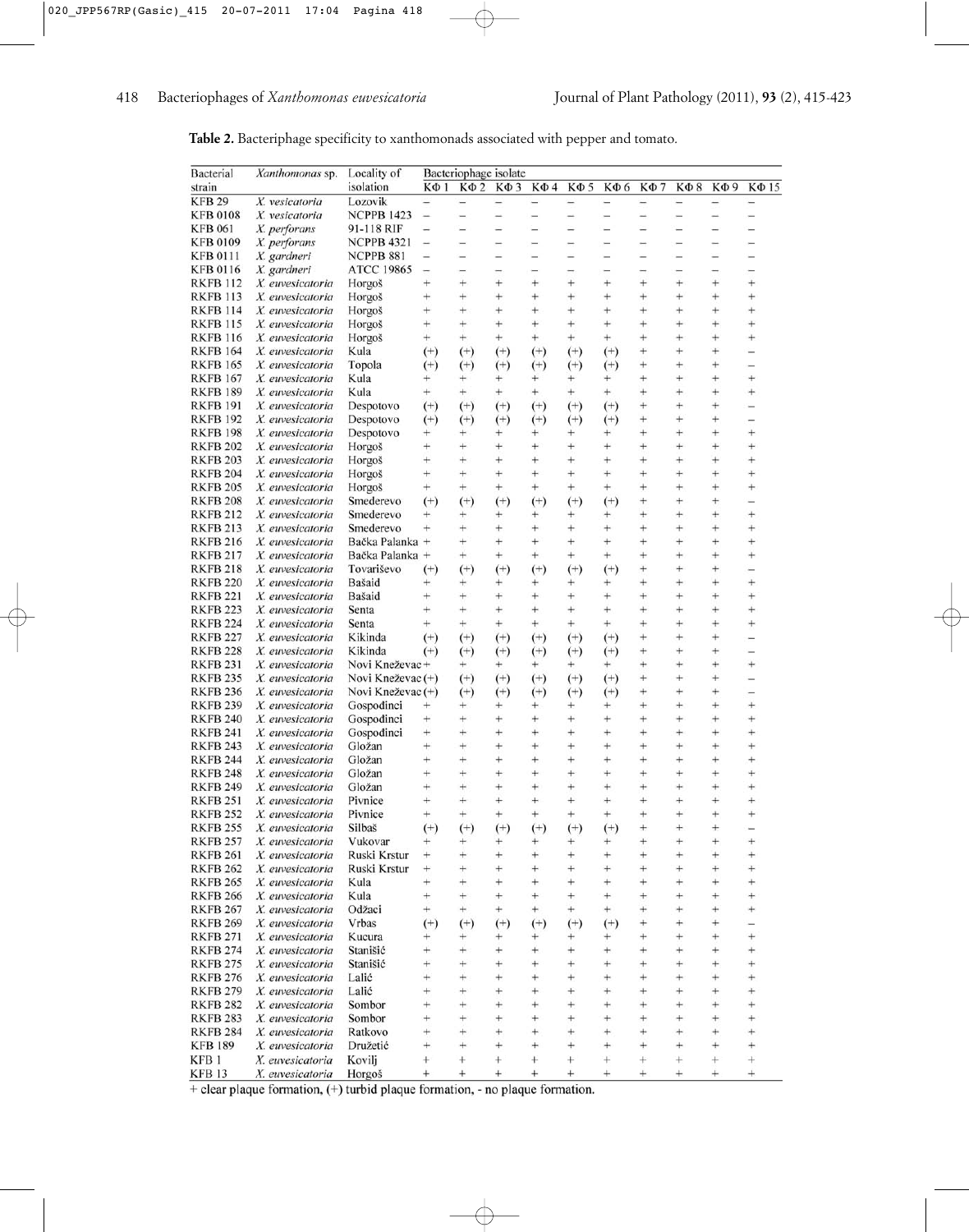then centrifuged (10,000  $g$  for 20 min at 4°C), the supernatant was discarded and 1 ml of 70% ethanol was added. After centrifugation (10,000 *g* for 5 min) the supernatant was gently removed and the pellet containing the precipitated DNA was allowed to air dry. The pellet was resuspended in 10 µl sterile DI water and stored at 4°C for further analysis.

**Restriction analysis of phage DNA.** Bacteriophage DNA was digested with *Bam*HI and *Eco*RI restriction enzymes according to the supplier's instructions (MBI Fermentas, Lithuania). Three microliters of the phage DNA suspension were mixed with 5 µl sterile DI water, 1 µl enzyme buffer and 1 µl restriction enzyme (10 units/µl) (*Eco*RI or *Bam*HI). The mixture was incubated at 37°C for 90 min. DNA fragments were separated by agarose (1%) gel electrophoresis in Tris-acetate-EDTA buffer, stained in ethidium bromide  $(1 \text{ up ml-1})$  and visualized by a digital imaging camera (Vilber Lourmat, France).

**Transmission electron microscopy.** The morphology of two phage isolates  $K\Phi$  1 and  $K\Phi$  15, differing in specificity to different *X. euvesicatoria* strains, was examined by transmission electron microscope (TEM - Philips CM12) according to the negative staining protocol described by Gill *et al.* (2003) and Balogh (2006). Bacteriophage suspension (1010 PFU/ml) was centrifuged at 16,000 *g* for 1 h at 5°C. Supernatant was discarded and the phage pellet was resuspended in 100 µl of sterile distillated water. A drop of the phage suspension was applied to 400 mesh formvar-coated copper grid and allowed to sit for 2 min. The liquid was blotted away and the grid was rinsed with DI water. A 1% uranyl acetate solution was applied to the grid and blotted away after 1 min. The phages were observed and photographed by TEM with an accelerating voltage of 80 kV. Average phage dimensions were calculated by measuring the head diameter and tail length of ten phage particles for each isolate.

#### **RESULTS**

**Phage isolation.** A total of 25 bacteriophages were isolated during 2005, 2007 and 2008, 22 phages from rhizosphere soil, two from pepper seed and one from irrigation water. Phage isolation from pepper stems, leaves and fruits was unsuccessful. Purification and propagation procedures resulted in high titer phage stock suspensions, containing 10<sup>10</sup> PFU ml<sup>-1</sup>. Ten phage isolates ( $K\Phi$  1-9 and  $K\Phi$  15) were selected for further characterization based on their substrate origin and host specificity (Table 1). The isolates formed clear plaques *ca.* 3 to 4 mm in diameter, with sharp edges, on lawns of *X. euvesicatoria* strain KFB 189 after 24 h incubation. Phage isolates  $K\Phi$  7 and  $K\Phi$  9 produced plaques of the same size with an additional translucent halo which continued to expand after the plaque itself stopped growing. The optimal MOI of  $K\Phi$  1 phage was determined to be 0.10 - 0.15.

**Host range.** All tested phage isolates were specific to *X. euvesicatoria* only. They did not lyse any of the *X. vesicatoria*, *X. gardneri* or *X. perforans* strains. The results of the spot test showed that phages could be divided into three groups based on their specificity to 59 *X. euvesicatoria* strains. Except phage K $\Phi$  15, all isolates formed plaques on all of the 59 *X. euvesicatoria* strains tested (Table 2). Clear plaques on the lawn of *X. euvesicatoria* strains indicated complete cell lysis and turbid plaques partial lysis. Phage isolates  $K\Phi$  7,  $K\Phi$  8 and  $K\Phi$  9 formed clear plaques on all *X. euvesicatoria* strains and were placed into group I. Group II consisted of phages  $K\Phi$  1,  $K\Phi$  2,  $K\Phi$  3,  $K\Phi$  4,  $K\Phi$  5 and  $K\Phi$  6, which formed turbid plaques on 12 strains and clear plaques on the remaining 47 strains of *X. euvesicatoria*. Phage isolate K $\Phi$ 15 belonged to group III, since it lysed only 47 *X. euvesicatoria* strains, showing the narrowest host range.

**Thermal inactivation.** Phages K $\Phi$  2, K $\Phi$  6, K $\Phi$  8 and K $\Phi$  9 were inactivated after 10 min of exposure to 70°C, while phage isolates  $K\Phi$  1,  $K\Phi$  3,  $K\Phi$  4,  $K\Phi$  5, K $\Phi$  7 and K $\Phi$  15 were inactivated at 71 $^{\circ}$ C.



Fig. 1. Adsorption curve of bacteriophages K $\Phi$  1, K $\Phi$  8 and K $\Phi$  15 to *X. euvesicatoria* KFB 189 cells. Means  $\pm$  standard error from three independent experiments are shown. Some of the error bars were too small to be included.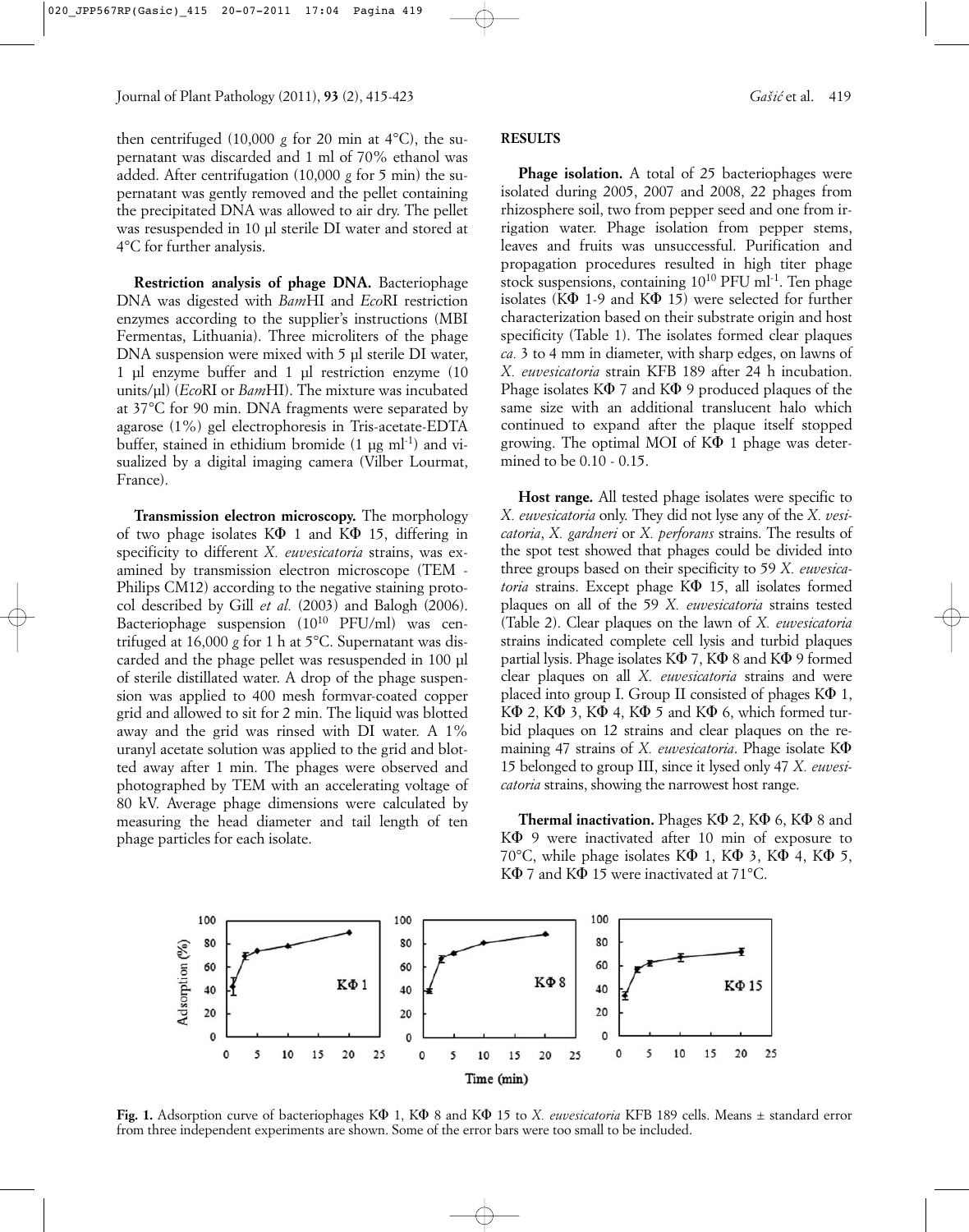

**Fig. 2.** One-step growth curve for bacteriophage K $\Phi$  1, K $\Phi$  8 and K $\Phi$  15 propagated in *X. euvesicatoria* KFB 189. Means  $\pm$  standard error from three independent experiments are shown. Some of the error bars were too small to be included.

**Adsorption studies and one-step growth.** Adsorption of phages K $\Phi$  1, K $\Phi$  8 and K $\Phi$  15 to *X. euvesicatoria* (KFB 189) cells in NB medium at 27°C after 20 min incubation was 90, 88 and 72.4%, respectively (Fig. 1). The proliferation rate of bacteriophages, determined by the latent period and the burst size, were calculated from the one-step growth curve (Fig. 2). Phage  $K\Phi$  1 had latent period of 20 min and burst size of 75±4 plaque forming units per infected cell. However, phages  $K\Phi$  8 and  $K\Phi$  15 had latent period 30 min and burst size of 74±22 and 70±11 PFU per infected cell, respectively. The rise period i.e. lysis of simultaneously infected bacterial cells during which the phage population continually increased, lasted *ca.* 60 min for phage isolates  $K\Phi$  1 and  $K\Phi$  8 and 70 min for phage  $K\Phi$  15.

**Analysis of phage DNA.** Genomic DNA of ten phage isolates was analyzed by restriction enzyme digestion and agarose gel electrophoresis. All phage isolates had similar genome size of approximately 22 kb (Fig. 3a). Based on restriction analysis with *Bam*HI and *Eco*RI (Fig. 3b,c), phages were divided into four RFLP groups  $(A, B, C, D)$ . Isolates  $K\Phi$  1,  $K\Phi$  2,  $K\Phi$  3,  $K\Phi$  4 and  $K\Phi$  5 had identical restriction patterns in both digestion procedures, showing high DNA homology, and formed group A. Another high DNA homology group consisted of isolates  $K\Phi$  8 and  $K\Phi$  9 and was designated as B. Isolates KF 6 and KF 15 had an identical *Eco*RI pattern with the A group, but their *Bam*HI pattern was identical to that of the B group, thus were placed into new group C. Unlike group C isolates, isolate  $K\Phi$  7 had an identical *Eco*RI pattern with group B but a *Bam*HI pattern identical to group A and represented the forth group D.

**Transmission electron microscopy.** Electron micrographs revealed that phages  $K\Phi$  1 and  $K\Phi$  15 had particles of similar size and belonged to the order *Caudovirales*, family *Myoviride* based on the presence of an icosahedral head, a neck/collar region and a sheathed



**Fig. 3.** Agarose gel electrophoresis of DNAs from *X. euvesicatoria* specific bacteriophages. Undigested bacteriophages' DNA (A); bacteriophage DNA digested with *Bam*HI (B) and *Eco*RI (C) enzymes. Lane 1 - 9: K $\overline{\Phi}$  1 - 9; lane 10: K $\Phi$  15; M -Marker (Lambda DNA/*Eco*RI + *Hin*DIII Marker, Fermentas, Lithuania).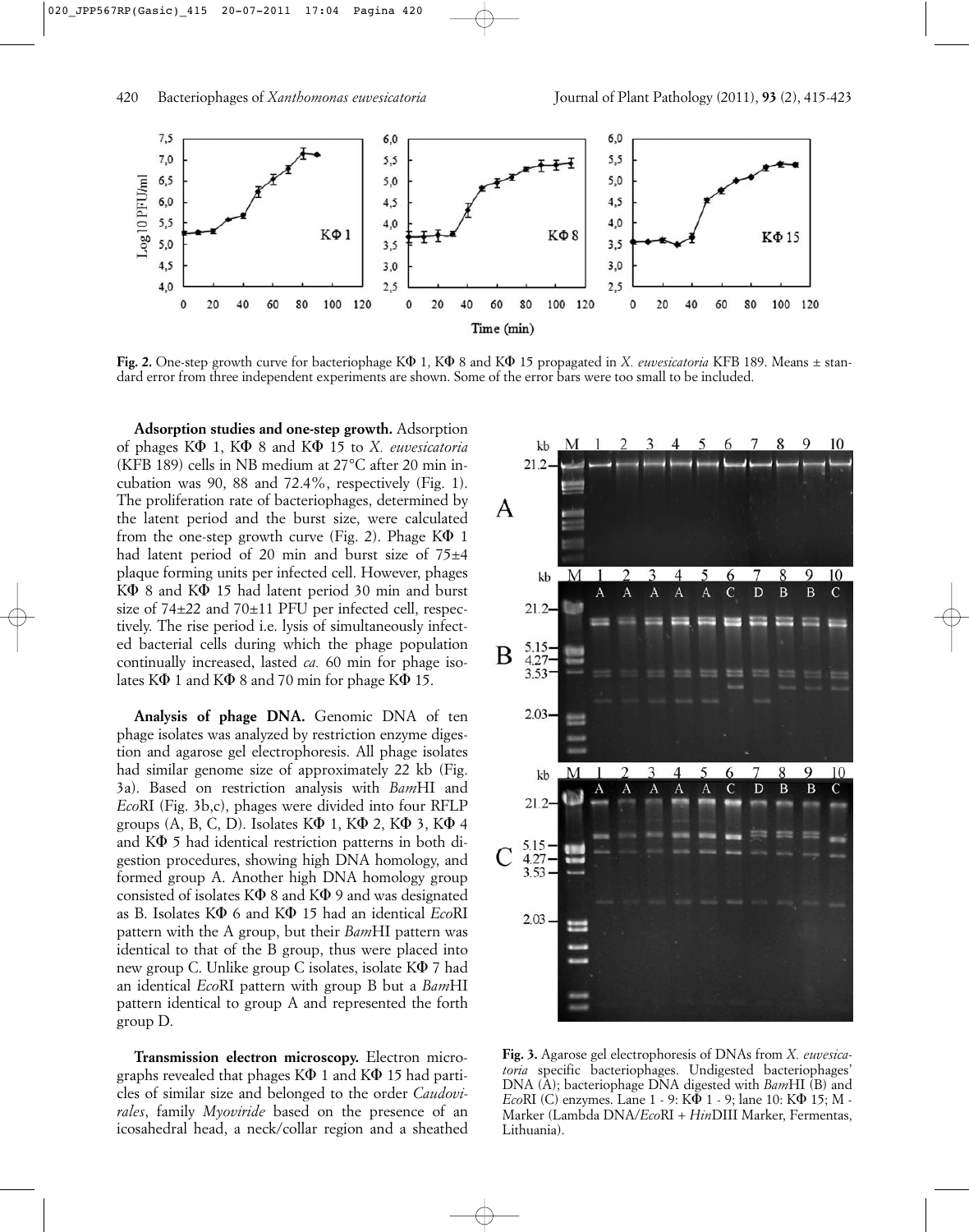

**Fig. 4.** Electron micrographs of *X. euvesicatoria* specific bacteriophages. Bacteriophage isolate  $K\Phi$  1 (A) and  $K\Phi$  15 (B).

rigid tail (Fig. 4). Heads of  $K\Phi$  1 and  $K\Phi$  15 isolates were 51.8±2.5 nm and 55.9±2.3 nm in diameter (means ± standard deviations), respectively. The length of tails was 79.0 $\pm$ 9.0 nm for phage K $\Phi$  1 and 80.0 $\pm$ 3.3 nm for phage  $K\Phi$  15.

#### **DISCUSSION**

Use of bacteriophages for control of plant bacterial diseases is a fast developing research field with great potential (Balogh *et al*., 2003, 2009; Jones *et al.*, 2007). Public concerns about environment pollution by pesticides and increasing popularity of organic production has contributed to the growth of biological control agent studies and their use in plant disease management. However, the efficient use of biocontrol agents requires good understanding of their biological characteristics and efficacy.

In this study, we isolated 25 *X. euvesicatoria*-specific bacteriophages from various samples collected from different locations in Serbia. The majority of the phages came from the soil of pepper fields. Phage isolation from pepper phyllosphere was not successful. Difficulties in phage isolation from phyllosphere have already been reported (Erskine, 1973; Flaherty *et al*., 2001; Gill *et al*., 2003; Okabe and Goto, 1963), as it is a hostile environment where phages degrade extremely rapidly due to desiccation or UV light. Poor survival of bacteriophages on plant leaf surfaces is a major limiting factor of phage treatments. Although soil provides protection from desiccation and UV light (Erskine, 1973; Iriarte *et al*., 2007), several factors, such as phage diffusion through the heterogeneous soil matrix, biofilms or soil particles trapping phages irreversibly, low soil pH and physical obstacles, can limit phage efficiency in controlling disease in the rhizosphere (Gill and Abedon, 2003; Reanney *et al*., 1983; Williams *et al.*, 1987). Moreover, the use of chloroform during isolation may have contributed to the loss of some isolates due to phage sensitivity to this compound (Ackermann and DuBow, 1987). Phages that are sensitive to the above mentioned environmental stress factors and populations hard to culture or maintain, are not particularly desirable as potential biological control agents.

Out of 25, we selected ten phage isolates based on their source of isolation and host specificity. They were further characterized by studying their plaque morphology, host range, thermal inactivation, genome size and restriction fragment patterns. All phage isolates formed plaques of the same morphology with exception of two isolates forming an additional halo surrounding the plaques. The presence of a halo could be an indication of soluble enzymes degrading extracellular polymeric structures such as exopolysaccharides from the host strain (Abedon and Yin, 2008). Production of a halo by *Erwinia amylovora*-specific phages was shown to result from production of a polysaccharide depolymerase, capable of hydrolyzing the capsular polysaccharide (Hartung *et al*., 1988; Ritchie and Klos, 1977; Schnabel and Jones, 2001).

Control of plant pathogenic bacteria using virulent phages with a narrow host range restricted to certain strains of the target only, largely restrain practical applications (Okabe and Goto, 1963; Vidaver, 1976). However, high host specificity minimizes the probability for unwanted phage attack to beneficial bacteria. Host range studies showed that among all xanthomonads affecting pepper and tomato, our phage isolates were specific just to *X. euvesicatoria*, but they were able to infect a wide range of target bacterial strains. Phage isolates K $\Phi$  7, K $\Phi$  8 and K $\Phi$  9 effectively lysed all the *X. euvesicatoria* strains, and therefore could be used as an additional treatment for controlling pepper bacterial spot. Application of more than one isolate mixture avoids potential problems with host resistance (Schnabel *et al*., 1999). In order to prevent occurrence of phage-resistant mutants, Jackson (1989) developed a strategy that involved preparing mixtures of host range mutant phages (h-mutants) for disease control. H-mutants possess the ability to lyse bacterial strains resistant to the parent phage (Adams, 1959), while maintaining the ability to lyse the wild type bacterium.

A one-step growth experiment showed that phages  $K\Phi$  1,  $K\Phi$  8 and  $K\Phi$  15 had typical growth cycle and burst size of 75±4, 74±22 and 70±11 PFU per infected cell, respectively. These burst sizes are within the range of 50 to 100 PFU for tailed phages of enteric Gram negative bacteria and pseudomonads (Ackermann and DuBow, 1987). We found that all phages were inactivated by temperatures of 70°C and above. Similar results were obtained by Liew and Alvarez (1981) for a *X. campestris* phage of the *Myoviridae* family and by Civerolo (1970) for *X. pruni* phages.

Like most tailed phages, our isolates have a genome consisting of a linear, double-stranded DNA. The estimated genome size (*ca.* 22 kb) is characteristic for all isolates, and is smaller than those of other known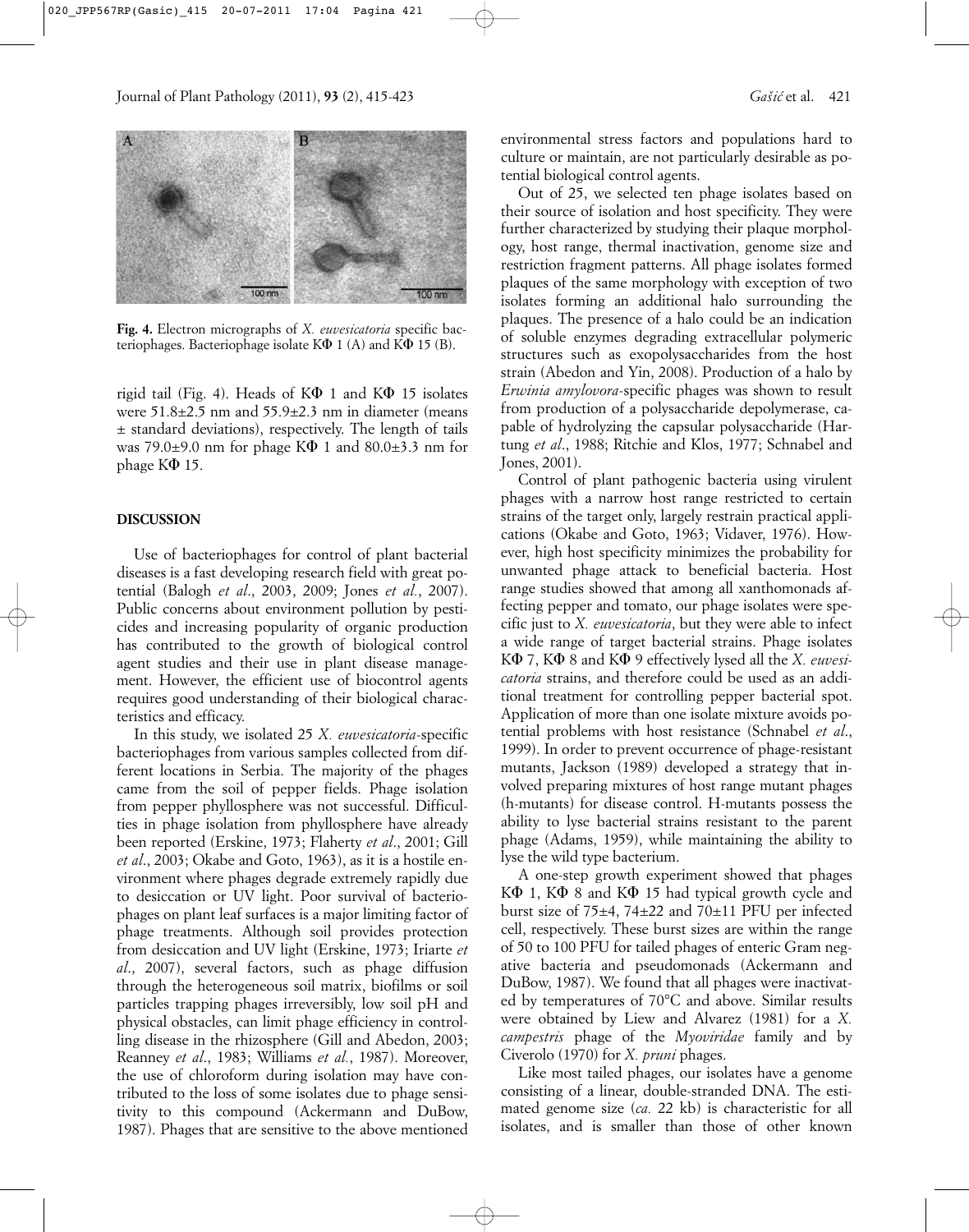phages from family *Myoviridae.* However, a similar genome size (about 21 kb) was reported for a *Bacillus subtilis* phage belonging to the same family (Kim *et al.*, 2011). The use of restriction endonucleases provided phage differentiation into four groups. We did not observe any correlation between RFLP groups, location or substrates the phages were isolated from, or the phage host range.

The two phages studied by TEM had the same morphology. Based on the classification system described by Bradley (1967) and improved by Ackermann and DuBow (1987), these phages fit into the order *Caudovirales*. The aspect of phage head and tail (Fig. 4) indicate that they belong to the family *Myoviridae* which contains phages with contractile tails. This morphotype, however, is characteristic for the A1 type described by Ackermann and DuBow (1987). In an extensive review of morphology of phage particles carried out by Ackermann (2007), the genus *Xanthomonas* has at least 35 types of tailed phages, 25 (71%), 9 (26%) and 1 (3%) of which belong in the family *Siphoviridae*, *Myoviridae* and *Podoviridae,* respectively.

The phage isolates and their characteristics described in this paper provide a solid base for further study of their ecology and application efficacy, in view of the inclusion of bacteriophage treatment in pepper bacterial spot management practices. This treatment is supposed to contribute to an improved success of such an integrated bacterial spot control strategy and to reduce the use of conventional pesticides, which is beneficial to the environment and human and animal health.

# **ACKNOWLEDGEMENTS**

This research was supported by the Ministry of Science and Technological Development, Republic of Serbia, project: III46008: *Development of integrated management of harmful organisms in plant production in order to overcome resistance and to improve food quality and safety*. We thank Dr. Aleksandra Korac´ and her coworkers from the Institute of Zoology, Faculty of Biology, University of Belgrade, for electron microscopy analysis, and Dr. Jaap D. Janse for critical review of the manuscript.

## **REFERENCES**

- Abedon S.T., Yin J., 2008. Impact of spatial structure on phage population growth. In: Abedon S.T. (ed.). Bacteriophage Ecology, Population Growth, Evolution, and Impact of Bacterial Viruses, pp. 94-113. Cambridge University Press, Cambridge, UK.
- Ackermann H.W., 2007. 5500 Phages examined in the electron microscope. *Archives of Virology* **152**: 227-243.
- Ackermann H.W., DuBow M.S., 1987. General properties of

bacteriophages. In: Viruses of Prokaryotes, vol I. CRC Press, Boca Raton, Florida, USA.

- Adams M.H., 1959. Bacteriophages. Interscience Publishers, New York, NY, USA.
- Balaz J., 1994. Leaf spot of pepper caused by bacterium *Xanthomonas campestris* pv. *vesicatoria*. *Contemporary Agriculture* **42**: 341-345.
- Balogh B., Jones J.B., Momol M.T., Olson S.M., Obradovic´ A., King B., Jackson L.E., 2003. Improved efficacy of newly formulated bacteriophages for management of bacterial spot of tomato. *Plant Disease* **87**: 949-954.
- Balogh B., 2006. Characterization and use of bacteriophages associated with citrus bacterial pathogens for disease control. Ph.D. Thesis. University of Florida, USA.
- Balogh B., Momol M.T., Obradović A., Jones J.B., 2009. Bacteriophages as agents for the control of plant pathogenic bacteria. In: Walters D. (ed.) Disease Control in Crops - Biological and Environmentally Friendly Approaches, pp. 246-256. Wiley-Blackwell, West Sussex, UK.
- Birge E.A., 2000. Bacterial and Bacteriophage Genetics, 4th edition. Springer, New York, NY, USA.
- Bradley D.E., 1967. Ultrastructure of bacteriophages and bacteriocins. *Bacteriological Reviews* **31**: 230-314.
- Carlson K., 2005. Appendix: Working with bacteriophages: Common techniques and methodological approaches. In: Kutter E., Sulakvelidze A. (eds). Bacteriophages: Biology and Applications, pp. 437-494. CRC Press, Boca Raton, Florida, FL, USA.
- Civerolo E.L., 1970. Comparative relationships between two *Xanthomonas pruni* bacteriophages and their bacterial host. *Phytopathology* **60**: 1385-1388.
- Ellis E.L., Delbrück M., 1939. The growth of bacteriophage. *The Journal of General Physiology* **22**: 365-384.
- Erskine J.M., 1973. Characteristics of *Erwinia amylovora* bacteriophage and its possible role in the epidemiology of fire blight. *Canadian Journal of Microbiology* **19**: 837-845.
- Flaherty J.E., Harbaugh B.K., Jones J.B., Somodi G.C., Jackson L.E., 2001. H-mutant bacteriophages as a potential biocontrol of bacterial blight of geranium. *HortScience* **36**: 98-100.
- Gill J.J., Abedon S.T., 2003. Bacteriophage ecology and plants. APS*net* Features, Online. doi: 10.1094/APSnetFeature-2003-1103.
- Gill J.J., Svircev A.M., Smith R., Castle A.J., 2003. Bacteriophages of *Erwinia amylovora*. *Applied and Environmental Microbiology* **69**: 2133-2138.
- Hartung J.S., Fulbright D.W., Klos E.J., 1988. Cloning of a bacteriophage polysaccharide depolymerase gene and its expression in *Erwinia amylovora*. *Molecular Plant-Microbe Interactions* **1**: 87-93.
- Ignjatov M., Gašić K., Ivanović M., Šević M., Obradović A. Milošević M., 2010. Characterization of *Xanthomonas euvesicatoria* strains pathogens of pepper in Serbia. *Pesticides and Phytomedicine* **25**: 139-149.
- Iriarte B.F., Balogh B., Momol M.T., Smith M.L., Wilson M., Jones J.B., 2007. Factors affecting survival of bacteriophage on tomato leaf surfaces. *Applied and Environmental Microbiology* **73**: 1704-1711.